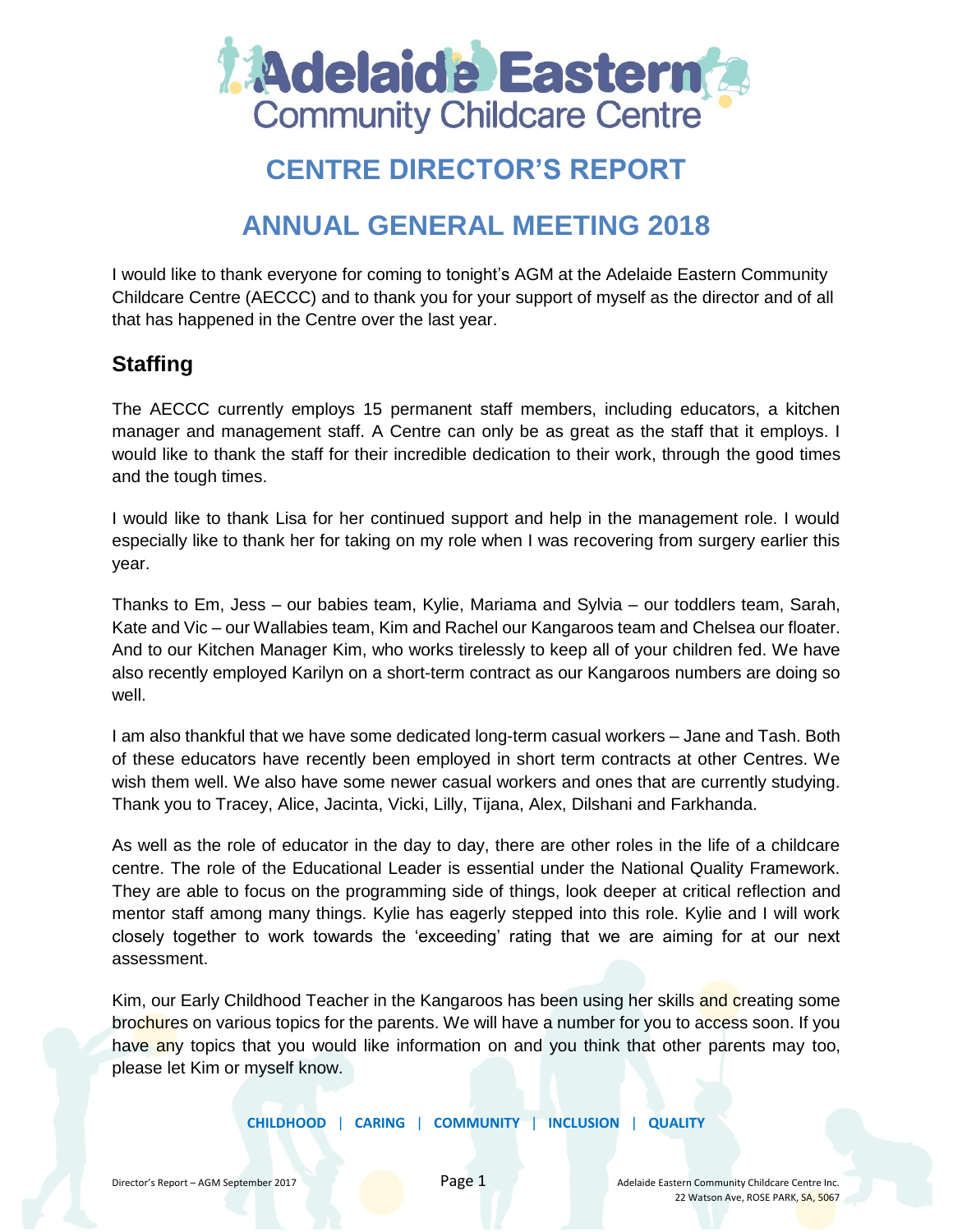

The Centre continues to have students from TAFE,

universities and schools. This not only prepares the next group of workers for the industry but helps our educators to be able to teach others, thus honing their skills.

Last year our professional development funding from the government ceased. As part of our budget over the past year, staff have continued to receive professional development training in many areas e.g. Keeping Children Safe, Environments, Programming and Leadership.

#### **Utilisation**

The graph below shows the utilisation for the last two financial years 2016/2017 and 2017/2018. You will notice in both lines there is a dip in January and February. Now that there is only one school intake, children from the Centre leave throughout January. The numbers then have to be built up again. There are two ways that we will be attempting to improve this reduction in numbers for 2018/2019. We will be contacting families of potential school leavers late in term three this year and asking for the date they will be leaving childcare. We have an extensive waiting list, with a large number of families that wish to start in January. We will then contact these families in October this year to organise transitions and start dates before January 2019.



Our FTEs for July and August 2018 are at 52.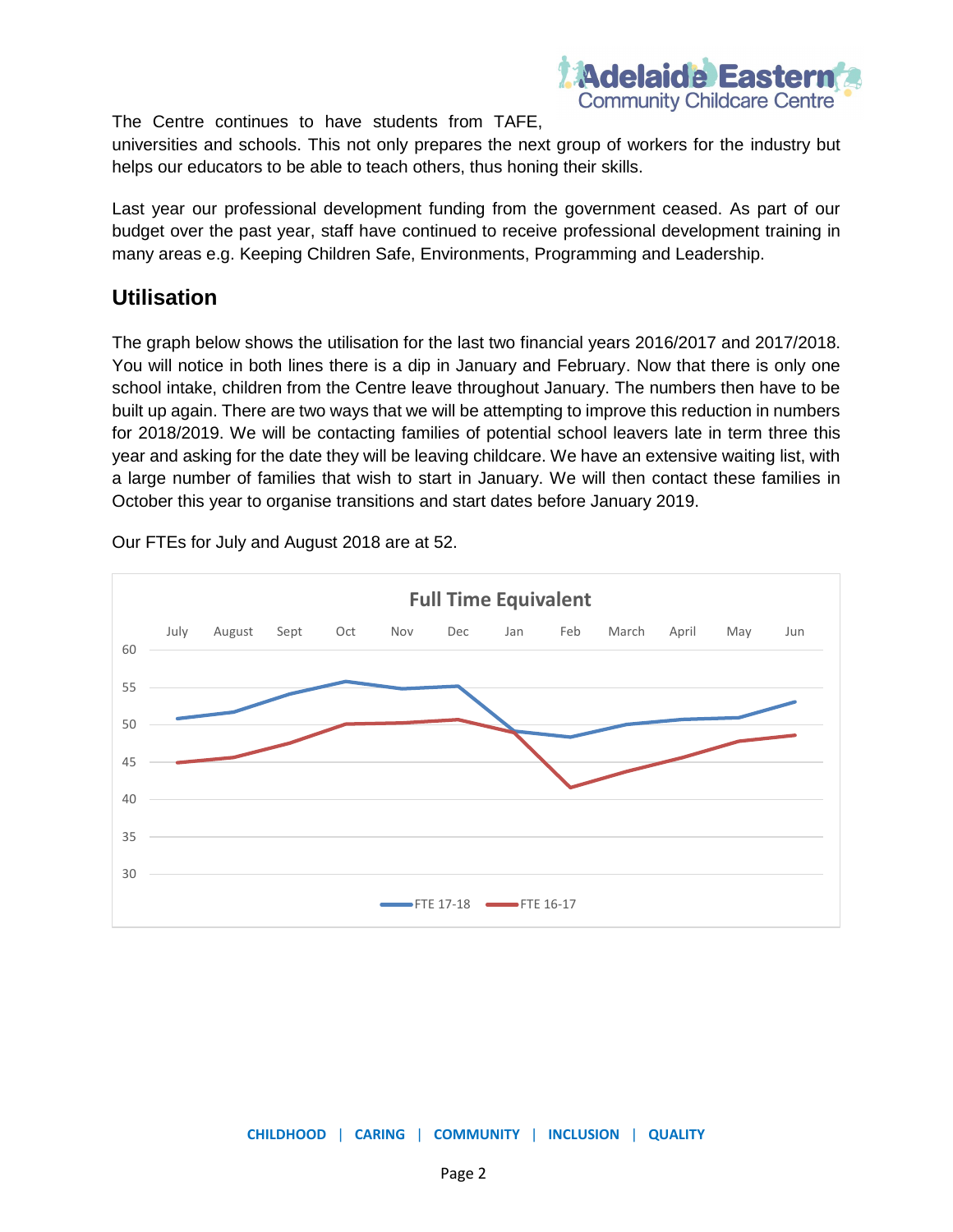

### **Licensing and Compliance**

The AECCC is currently regulated under National Quality Framework (NQF), Education and Care Services National Regulations and Education and Care Services National Law which is administered by Australian Children's Education and Care Quality Authority (ACECQA) at a national level and Education and Early Childhood Services Registration and Standards Board (EECSRSB) at the state level. The Centre was last assessed under the framework in September last year. The assessors praised the work that the staff had done in a short space of time and awarded our Centre with Meeting National Standards. Our goal over the next three years, before the next visit, is to Exceed National Standards.

The Centre's Food Safety Program was also audited by the Eastern Health Authority in July.

#### **Renovations**

Earlier this year the Board approved plans for internal renovations. Shape, a commercial fit out and refurbishment company, were engaged to complete the project. It was hard going at times especially for Em, Jess and myself, but we made it. The staff room, the office and the two sleep rooms, were overhauled. We now have a staff room that nobody wants to leave, a programming room where staff have the chance to spread out uninterrupted, two new sleep rooms and an office that every time I walk into makes me smile. We as a staff team are very thankful!!!

#### **Social Inclusion and Fundraising**

One of our working groups at the AECCC is the social inclusion and fundraising working group. The group, consisting of Jess, Rebecca, Jane and myself. We have continued to organise numerous fundraising events and social occasions. This year has seen us organise an Easter and Mother's Day raffle and two lots of Kytons, deliveries. Social events have included a trip to the zoo, the Christmas party, a parent information night and a special person's afternoon tea. We have also organised several fun events for the children including book week dress up - with "Find Your Treasure" theme and PJ/Teddy Bears picnic Day.

### **Board**

This year the Board has consisted of Josh, Paul, Mitch, Daisy, Holly and Emily. I would like to thank them for their support of myself in my role. Their role is not an easy one, but this Centre has been in great hands throughout it all. Sadly, this year three of our members have decided not to renominate. I would like to thank Daisy, Mitch and Holly for their commitment to the Board over varying lengths of time.

We, as a Board and staff team, look forward to a continued focus on quality improvement and having input from our families. It makes such a difference to our childcare community when we have input from parents/caregivers and their families. Without your valued and continued support, we would not be where we as a Centre are today.